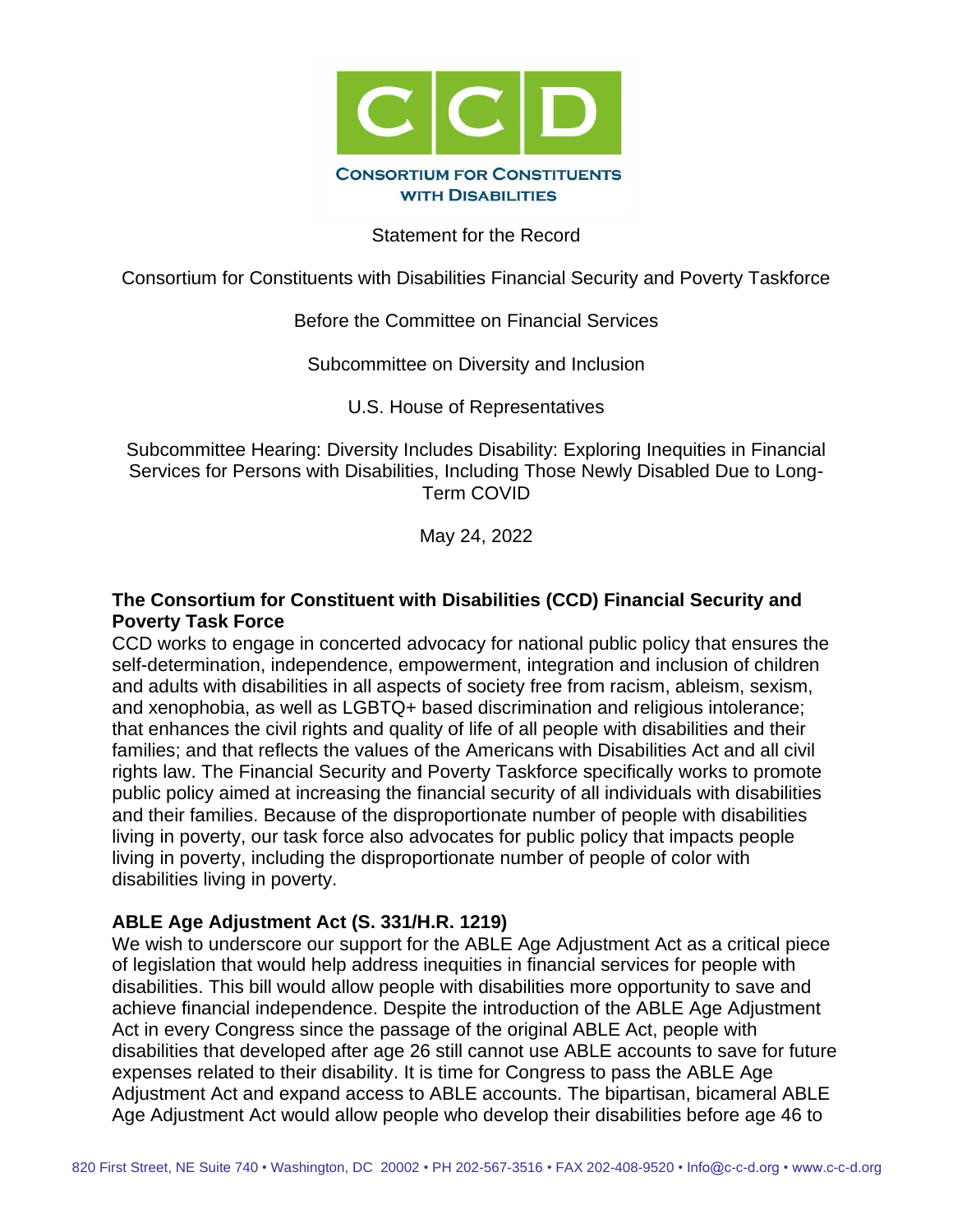establish ABLE accounts, allowing them to save for future expenses without placing needed disability services, health care, and income support at risk.

# **SSI Savings Penalty Elimination Act (S. 4102)**

Supplemental Security Income (SSI) provides an extremely modest cash benefit, a maximum of \$841 a month in 2022, for low-income individuals with disabilities and older adults that meet the strict means-tested criteria. In March 2022, nearly 7.6 million people: 4.3 million working-age individuals with disabilities; 1 million children with disabilities; and 2.3 million older adults relied on the program. Unfortunately, the benefit's low, outdated countable asset limit of \$2,000 for individuals/\$3,000 for couples does not allow people to save for emergencies, such as a leaky roof, car repair, or other unexpected expense. The current asset limit does not adjust for inflation and was last updated in 1989.

Introduced by Senators Sherrod Brown (D-OH) and Rob Portman (R-OH), the bipartisan SSI Savings Penalty Elimination Act would significantly improve the lives of SSI recipients by raising the asset limit to \$10,000 per individual/\$20,000 per couple. This would allow SSI beneficiaries to save more for unexpected expenses, improving their financial security and independence. The legislation also adjusts that number for inflation every year, a critical element in today's inflationary environment. We wish to underscore our support for this important bill.

### **Private Loan Disability Discharge Act of 2021 (H.R. 2498)**

We wish to express our support for Representative Dean's "Private Loan Disability Discharge Act of 2021". Currently, people with disabilities with long term and substantial work limitations, called total and permanent disabilities, are eligible to have their federal student loans discharged. This protection includes many veterans, both with serviceconnected disabilities and those who became disabled following their service. This same relief is not available to people with disabilities who took out private student loans. Representative Dean's bill would address this unfair distinction and better ensure that all borrowers with disabilities would be able to discharge their student loans if they meet the existing total and permanent disability standard. It is particularly important to ensure that borrowers with disabilities have access to this relief now since the protections of the Stop Taxing Death and Disability Act are set to expire in 2025. This means that any loans discharged after 2025 as part of this provision, if enacted, will be potentially taxable if Congress does not extend these protections and we want to ensure that borrowers and families have plenty of time to plan for any future tax liabilities.

# **Equal Credit Act of 2022**

We wish to express our support for the Equal Credit Act of 2022. Unfortunately, people with disabilities are often excluded from mainstream financial services and are less likely to be banked or have access to mainstream credit<sup>1</sup>. The issue of people with disabilities being excluded from financial services is also an intersectional one. A history

 $<sup>1</sup>$  Auchenbach, K. (2019, November 20). Banking Status and Financial Behaviors of Adults with Disabilities:</sup> Findings from the 2017 FDIC National Survey of Unbanked and Underbanked Households and Focus Group Research. Retrieved from [https://www.nationaldisabilityinstitute.org/reports/banking-status-and-financial-behaviors-](https://www.nationaldisabilityinstitute.org/reports/banking-status-and-financial-behaviors-2019/)[2019/](https://www.nationaldisabilityinstitute.org/reports/banking-status-and-financial-behaviors-2019/)